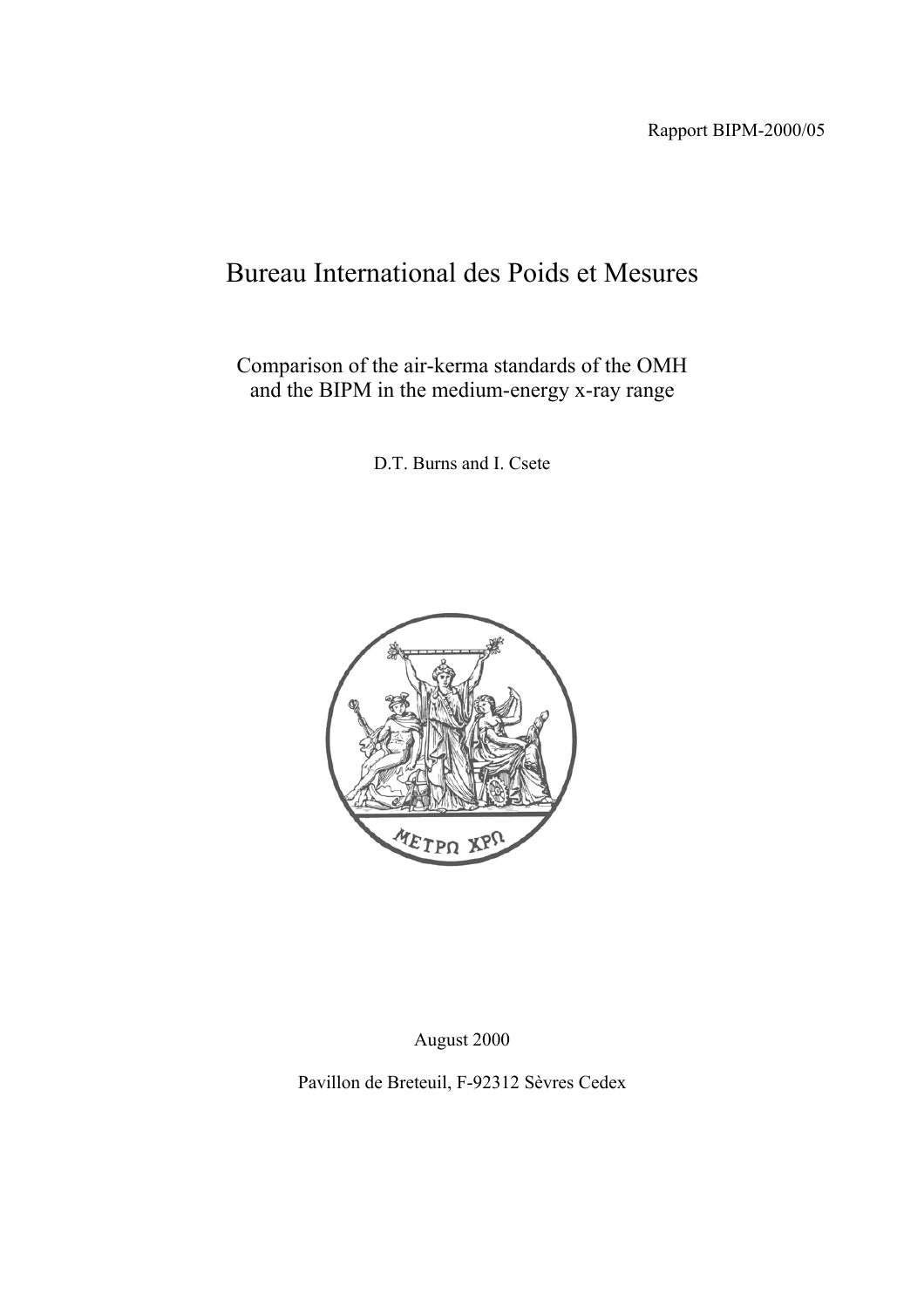# **Comparison of the air-kerma standards of the OMH and the BIPM in the medium-energy x-ray range**

by D.T. Burns and I. Csete\*

Bureau International des Poids et Mesures, F-92312 Sèvres Cedex \*Országos Mérésügyi Hivatal, Budapest, Hungary

**Abstract** An indirect comparison has been made between the airkerma standards of the OMH and the BIPM in the medium-energy xray range. The results show the standards to be in agreement within the stated uncertainty , although there is evidence of a slight difference in the result at the 100 kV radiation quality.

#### **1. Introduction**

An indirect comparison has been made between the air-kerma standards of the Országos Mérésügyi Hivatal (OMH) and the Bureau International des Poids et Mesures (BIPM) in the xray range from 100 kV to 250 kV. Two spherical cavity ionization chambers were used as transfer instruments. The measurements at the BIPM took place in October 1998 and those at the OMH over the period October - December 1998, using the reference conditions recommended by the CCRI [1].

#### **2. Determination of the air-kerma rate**

For a free-air ionization chamber standard with measuring volume *V*, the air-kerma rate is determined by the relation

$$
\dot{K} = \frac{I}{\rho_{\text{air}}V} \frac{W_{\text{air}}}{e} \frac{1}{1 - g_{\text{air}}} \prod_{i} k_{i}
$$
\n(1)

where  $\rho_{\text{air}}$  is the density of air under reference conditions, *I* is the ionization current under the same conditions,  $W_{air}$  is the mean energy expended by an electron of charge *e* to produce an ion pair in air,  $g_{air}$  is the mean fraction of the initial electron energy lost by bremsstrahlung production in air, and  $\Pi$   $k_i$  is the product of the correction factors to be applied to the standard.

The values used for the physical constants  $\rho_{air}$  and  $W_{air}/e$  are given in Table 1. For use with this dry-air value for  $\rho_{air}$ , the ionization current *I* must be corrected for humidity and for the difference between the density of the air of the measuring volume at the time of measurement and the value given in the table<sup>1</sup>.

## **3. Details of the standards**

 $\overline{a}$ 

Both free-air chamber standards are of the conventional parallel-plate design. For both chamber types the measuring volume *V* is defined by the diameter of the defining aperture and the length of the collecting region. The BIPM air-kerma standard is described in [2]. The OMH XE-1

<sup>&</sup>lt;sup>1</sup> For an air temperature *T*, pressure *P* and relative humidity 50 % in the measuring volume, this involves a temperature correction  $T/T_0$ , a pressure correction  $P_0/P$ , a humidity correction  $k_h = 0.9980$ , and the factor 1.0002 to account for the change in the compressibility of dry air between  $T \sim 293$  K and  $T_0 = 273.15$  K.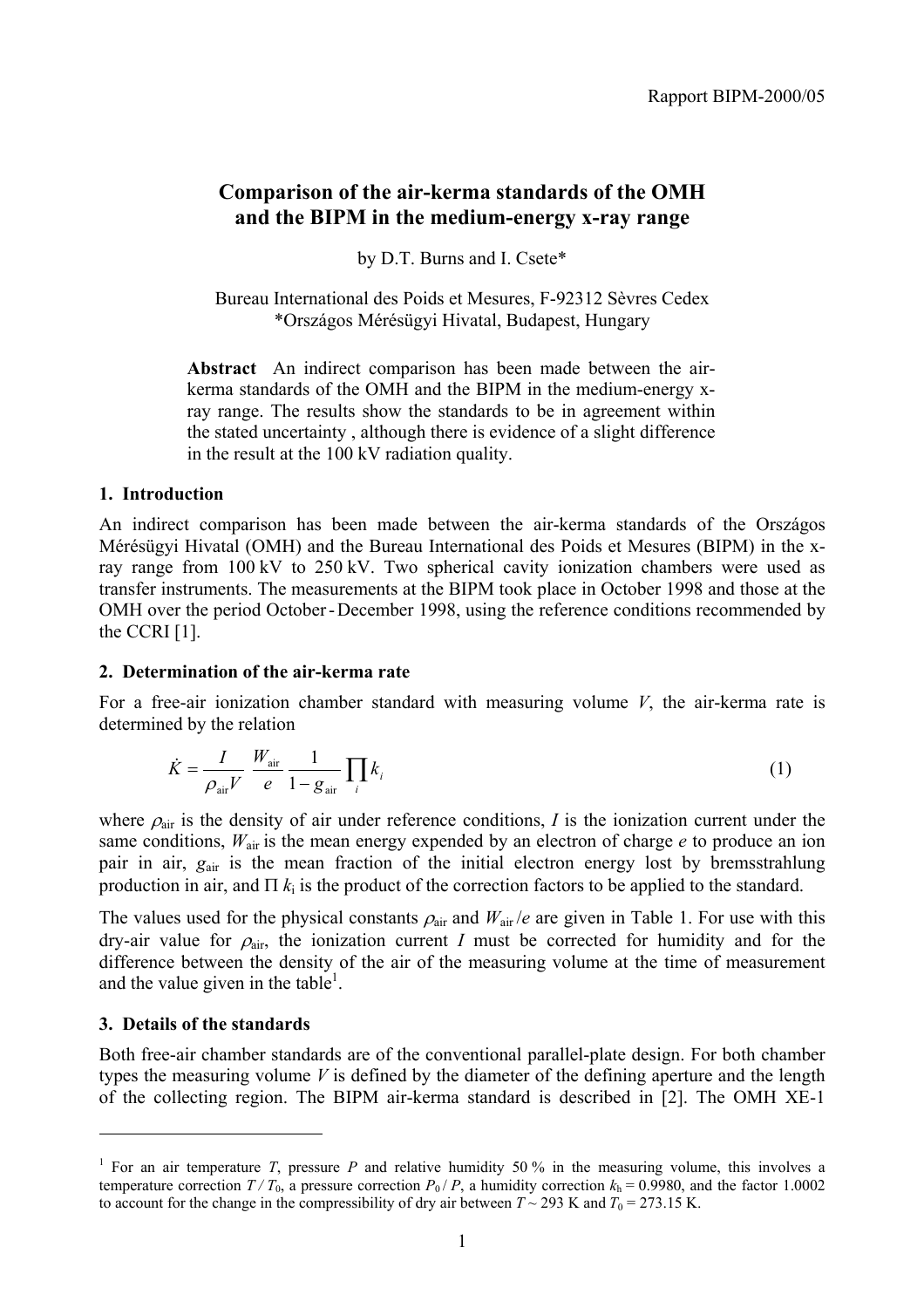standard was previously compared with the BIPM standard in an indirect comparison carried out in 1974, the results of which are reported in [3] and [4]. The main dimensions, the measuring volume and the polarizing voltage for each chamber are shown in Table 2.

| Constant                | Value                     | $u_i$  |
|-------------------------|---------------------------|--------|
| $\rho_{\text{air}}{}^*$ | 1.2930 kg m <sup>-3</sup> | 0.0001 |
| $W_{\rm air}$ / $e$     | 33.97 J $C^{-1}$          | 0.0015 |

**Table 1. Physical constants used in the determination of the air-kerma rate**

 $\dot{\tau}$  *u<sub>i</sub>* is the relative standard uncertainty.

 $\ddagger$  Density of dry air at  $T_0 = 273.15$  K and  $P_0 = 101$  325 Pa.

| Standard                           | <b>BIPM</b> | <b>OMH XE-1</b> |
|------------------------------------|-------------|-----------------|
| Aperture diameter / mm             | 9.939       | 9.8267          |
| Air path length / mm               | 281.5       | 465             |
| Collecting length / mm             | 60.004      | 99.75           |
| Electrode separation / mm          | 180         | 320             |
| Collector width / mm               | 200         | 320             |
| Measuring volume / mm <sup>3</sup> | 4655.4      | 7565.2          |
| Polarizing voltage / V             | 4000        | 6000            |

# **Table 2. Main characteristics of the standards**

#### **4. The transfer instruments**

*4.1 Determination of the calibration coefficient for a transfer instrument*

The air-kerma calibration coefficient  $N_K$  for a transfer instrument is given by the relation

$$
N_K = \frac{\dot{K}}{I_{\text{tr}}} \tag{2}
$$

where *K* is the air-kerma rate determined by the standard using (1) and  $I_{tr}$  is the ionization current measured by the transfer instrument and the associated current-measuring system. The current *I*tr is corrected to the standard conditions of air temperature, pressure and relative humidity chosen for the comparison ( $T = 293.15$  K,  $P = 101325$  Pa and  $h = 50\%$ ).

In general, to derive a comparison result from the calibration coefficients  $N_{K,BIPM}$  and  $N_{K,NMI}$ measured, respectively, at the BIPM and at a national measurement institute (NMI), differences in the radiation qualities must be taken into account. Each quality used for the comparison has the same generating potential at each institute, but the half-value layers (HVLs) may differ. A radiation quality correction factor  $k<sub>Q</sub>$  is derived for each comparison quality  $Q$ . This corrects the calibration coefficient  $N_{K,NMI}$  determined at the NMI into one which applies at the 'equivalent' BIPM quality and is derived by interpolation of the  $N_{K,NMI}$  values in terms of log(HVL). The comparison result at each quality is then taken as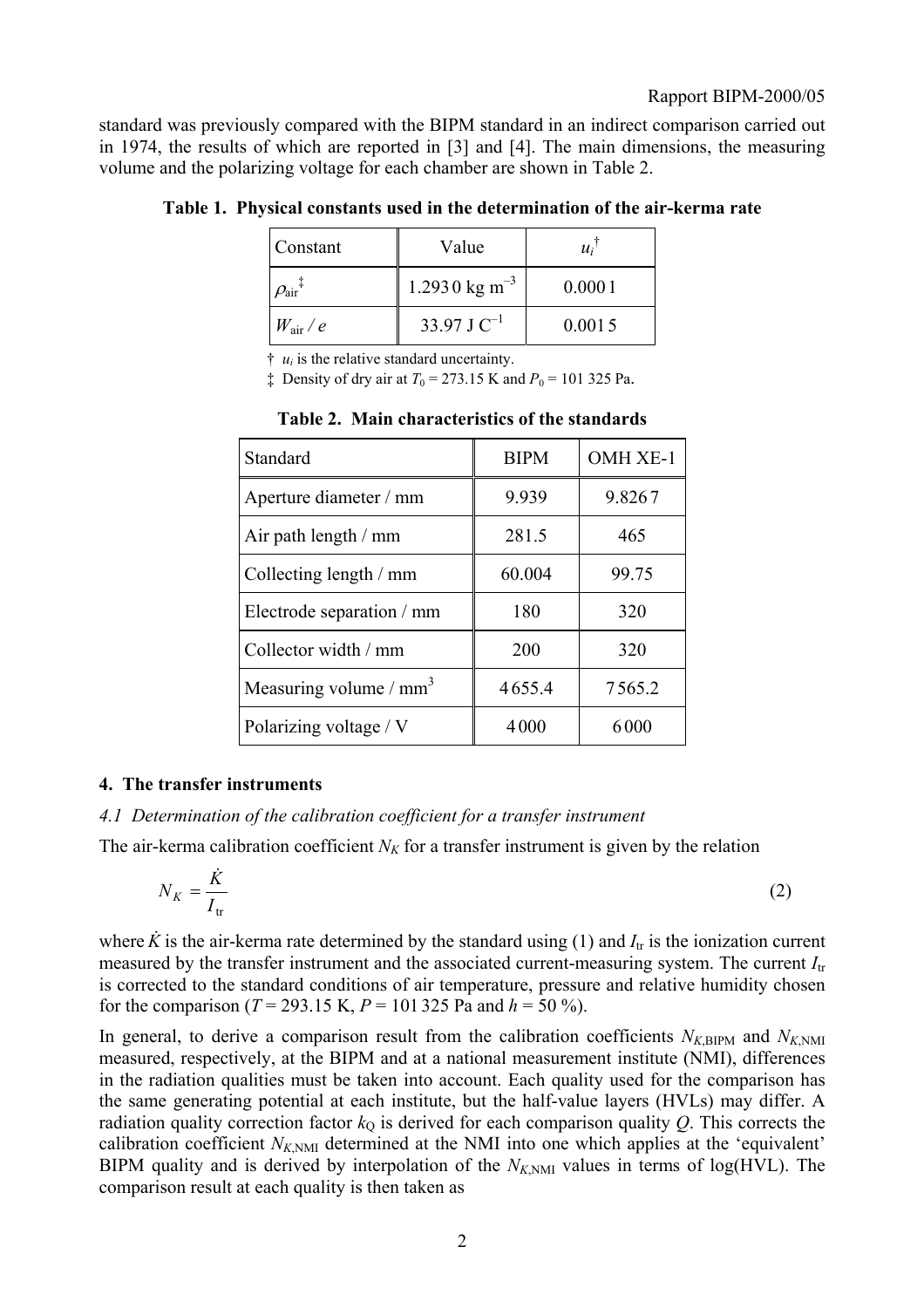Rapport BIPM-2000/05

$$
\frac{\dot{K}_{\text{NMI}}}{\dot{K}_{\text{BIPM}}} = \frac{k_{\text{Q}} N_{K,\text{NMI}}}{N_{K,\text{BIPM}}} \tag{3}
$$

In practice, the half-value layers normally differ by only a small amount and  $k<sub>Q</sub>$  is close to unity.

#### *4.2 Details of the transfer instruments*

Two spherical cavity ionization chambers belonging to the OMH were used as transfer instruments for the comparison. Their main characteristics are given in Table 3. The reference point for each chamber was taken to be at the centre of the sphere. Each chamber was oriented so that the high voltage connection was facing away from the source.

| Chamber<br>type                      | <b>ND1002</b>         | <b>ND1001</b>         |
|--------------------------------------|-----------------------|-----------------------|
| Serial number                        | 7807                  | 7808                  |
| Geometry                             | spherical             | spherical             |
| External diameter / cm               | 1.0                   | 3.8                   |
| Wall material                        | air-equivalent delrin | air-equivalent delrin |
| Wall thickness / $g \text{ cm}^{-2}$ | 0.06                  | 0.28                  |
| Nominal volume $/cm3$                | 0.38                  | 20                    |
| Polarizing voltage / V               | $+250$                | $+250$                |
| Polarity effect $I(+)/I(-)$          | 1.0012                | 1.0023                |

**Table 3. Main characteristics of the transfer chambers**

#### **5. Calibration at the BIPM**

#### *5.1 BIPM irradiation facility and reference radiation qualities*

The BIPM medium-energy x-ray laboratory houses a constant-potential generator and a tungsten-anode x-ray tube with an inherent filtration of 2.3 mm aluminium. Both the generating potential and the tube current are stabilized using feedback systems constructed at the BIPM; this results in a very high stability and obviates the need for a transmission current monitor. The variation in the measured ionization current over the duration of a comparison introduces a relative standard uncertainty of typically  $4 \times 10^{-4}$ . The radiation qualities used in the range from 100 kV to 250 kV are those recommended by the CCRI [1] and are given in Table 4.

#### *5.2 BIPM standard and correction factors*

The reference plane for the BIPM standard was positioned at 1 200 mm from the radiation source, with a reproducibility of 0.03 mm. The standard was aligned on the beam axis to an estimated uncertainty of 0.1 mm. The beam diameter in the reference plane is 105 mm for all radiation qualities, and an off-axis displacement of 0.1 mm changes the measured current by no more than 0.03 % at 100 kV.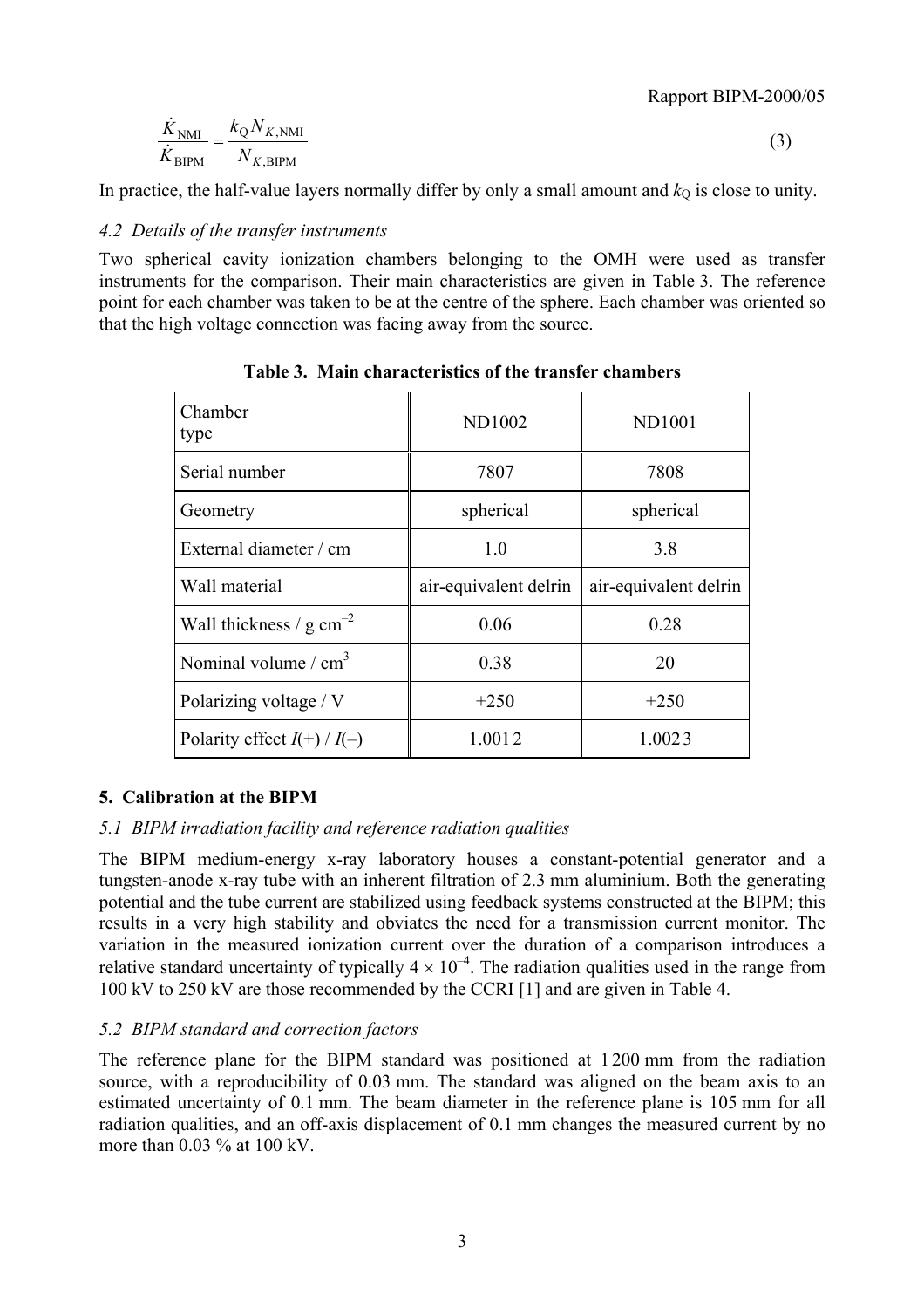| Generating<br>potential / kV                              | 100    | 135    | 180    | 250    |
|-----------------------------------------------------------|--------|--------|--------|--------|
| Al filtration / mm                                        | 1.2032 |        |        |        |
| Cu filtration / mm                                        |        | 0.2321 | 0.4847 | 1.5701 |
| Al HVL / mm                                               | 4.027  |        |        |        |
| Cu HVL / mm                                               | 0.148  | 0.494  | 0.990  | 2.500  |
| $\mu_{\text{air}}^{\dagger}$ / $10^{-3}$ mm <sup>-1</sup> | 0.0355 | 0.0235 | 0.0198 | 0.0172 |
| $K_{\text{RIPM}}$ / mGy s <sup>-1</sup>                   | 0.21   | 0.20   | 0.29   | 0.38   |

**Table 4. Characteristics of the BIPM reference radiation qualities**

† Air attenuation coefficient at 293.15 K and 100 000 Pa, measured at the BIPM for an air path length of 100 mm.

During the calibration of the transfer chambers, measurements using the BIPM standard were made at both polarities to correct for any polarity effect in the standard. The measured difference was typically  $2 \times 10^{-4}$  in relative value. The leakage current for the BIPM standard, relative to the ionization current, was measured to be less than  $1 \times 10^{-4}$ .

The correction factors applied to the ionization current measured at each radiation quality using the BIPM standard, together with their associated uncertainties, are given in Table 5.

| Generating                       | 100    | 135    | 180    | 250    | Relative standard<br>uncertainty |              |
|----------------------------------|--------|--------|--------|--------|----------------------------------|--------------|
| potential / kV                   |        |        |        |        | $u_{iA}$                         | $u_{iB}$     |
| Air attenuation $k_a^{\dagger}$  | 1.0100 | 1.0066 | 1.0056 | 1.0049 | 0.0003                           | 0.0001       |
| Scattered radiation $k_{\rm sc}$ | 0.9948 | 0.9962 | 0.9967 | 0.9969 |                                  | 0.0007       |
| Electron loss $k_e$              | 1.0000 | 1.0023 | 1.0052 | 1.0078 |                                  | $0.0010^{4}$ |
| Ion recombination $k_s$          | 1.0005 | 1.0005 | 1.0005 | 1.0005 | 0.0002                           | 0.0001       |
| Field distortion $k_d$           | 1.0000 | 1.0000 | 1.0000 | 1.0000 |                                  | 0.0007       |
| Aperture edge transmission $k_1$ | 0.9999 | 0.9998 | 0.9997 | 0.9996 |                                  | 0.0001       |
| Wall transmission $k_p$          | 1.0000 | 1.0000 | 0.9999 | 0.9988 | 0.0001                           |              |
| Humidity $k_h$                   | 0.9980 | 0.9980 | 0.9980 | 0.9980 |                                  | 0.0003       |
| $1-g_{\text{air}}$               | 0.9999 | 0.9999 | 0.9998 | 0.9997 |                                  | 0.0001       |

**Table 5. Correction factors for the BIPM standard**

† These are nominal values for 293.15 K and 100 000 Pa; each measurement is corrected using

the air temperature and pressure measured at the time.

‡ The value is less for the 100 kV and 135 kV radiation qualities.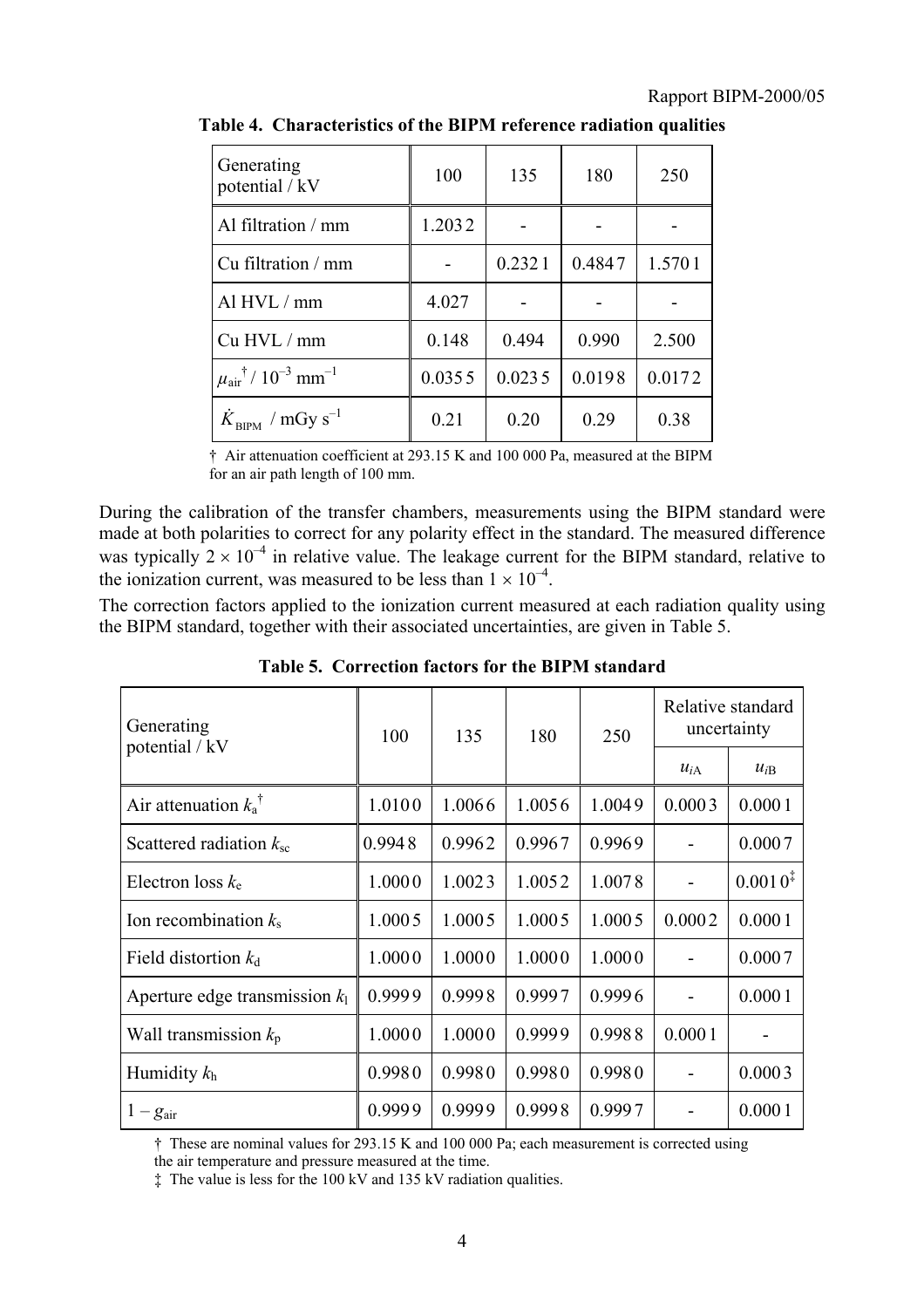#### Rapport BIPM-2000/05

The factor *k*a corrects for the attenuation of the x-ray fluence along the air path between the reference plane and the centre of the collecting volume. It is evaluated using the measured airattenuation coefficients  $\mu_{air}$  given in Table 4. In practice, the values used for  $k_a$  take account of the temperature and pressure of the air in the standard at the time of the measurements. Ionization current measurements (both for the standard and for transfer chambers) are also corrected for changes in air attenuation arising from variations in the temperature and pressure of the ambient air between the radiation source and the reference plane.

#### *5.3 Transfer chamber positioning and calibration at the BIPM*

The reference point for each transfer chamber was positioned in the reference plane (1 200 mm from the radiation source), with a reproducibility of 0.03 mm. Each transfer chamber was aligned on the beam axis to an estimated uncertainty of 0.1 mm.

The air temperature for the transfer chambers was measured using a calibrated thermistor positioned close to the chamber (outside the radiation field). Air pressure was measured by means of a calibrated barometer positioned at the same height as the transfer chambers. The relative humidity in the BIPM measurement area is controlled within the range 45 % to 55 % and consequently no humidity correction is applied to the transfer chamber current measurements.

The leakage current was measured before and after each series of ionization current measurements and a correction made using the mean value. For the small ND1002 transfer chamber the relative leakage current was  $1.0 \times 10^{-3}$  and for the large ND1001 chamber less than  $1 \times 10^{-4}$ 

The relative standard uncertainty of the mean of each of two series of ten measurements at each radiation quality was typically  $3 \times 10^{-4}$  for the small chamber, although the reproducibility was inferior, the standard uncertainty of the mean being typically  $1.2 \times 10^{-3}$ . The results for the large chamber were superior, the relative standard uncertainty of a series being less than  $1 \times 10^{-4}$  and the reproducibility typically  $3 \times 10^{-4}$ .

| Generating<br>potential / kV                              | 100    | 135    | 180    | 250    |
|-----------------------------------------------------------|--------|--------|--------|--------|
| Al filtration / mm                                        | 0.7    | 1.03   | 1.03   | 1.03   |
| Cu filtration / mm                                        |        | 0.2    | 0.47   | 1.6    |
| Al HVL / mm                                               | 4.04   |        |        |        |
| Cu HVL / mm                                               | 0.152  | 0.498  | 0.967  | 2.46   |
| $\mu_{\text{air}}^{\dagger}$ / $10^{-3}$ mm <sup>-1</sup> | 0.0331 | 0.0227 | 0.0193 | 0.0161 |
| $K_{\text{OMH}}$ / mGy s <sup>-1</sup>                    | 0.25   | 0.25   | 0.25   | 0.25   |

**Table 6. Characteristics of the OMH reference radiation qualities**

† Air attenuation coefficient at 293.15 K and 100 000 Pa, measured at the OMH for an air path length of 465 mm.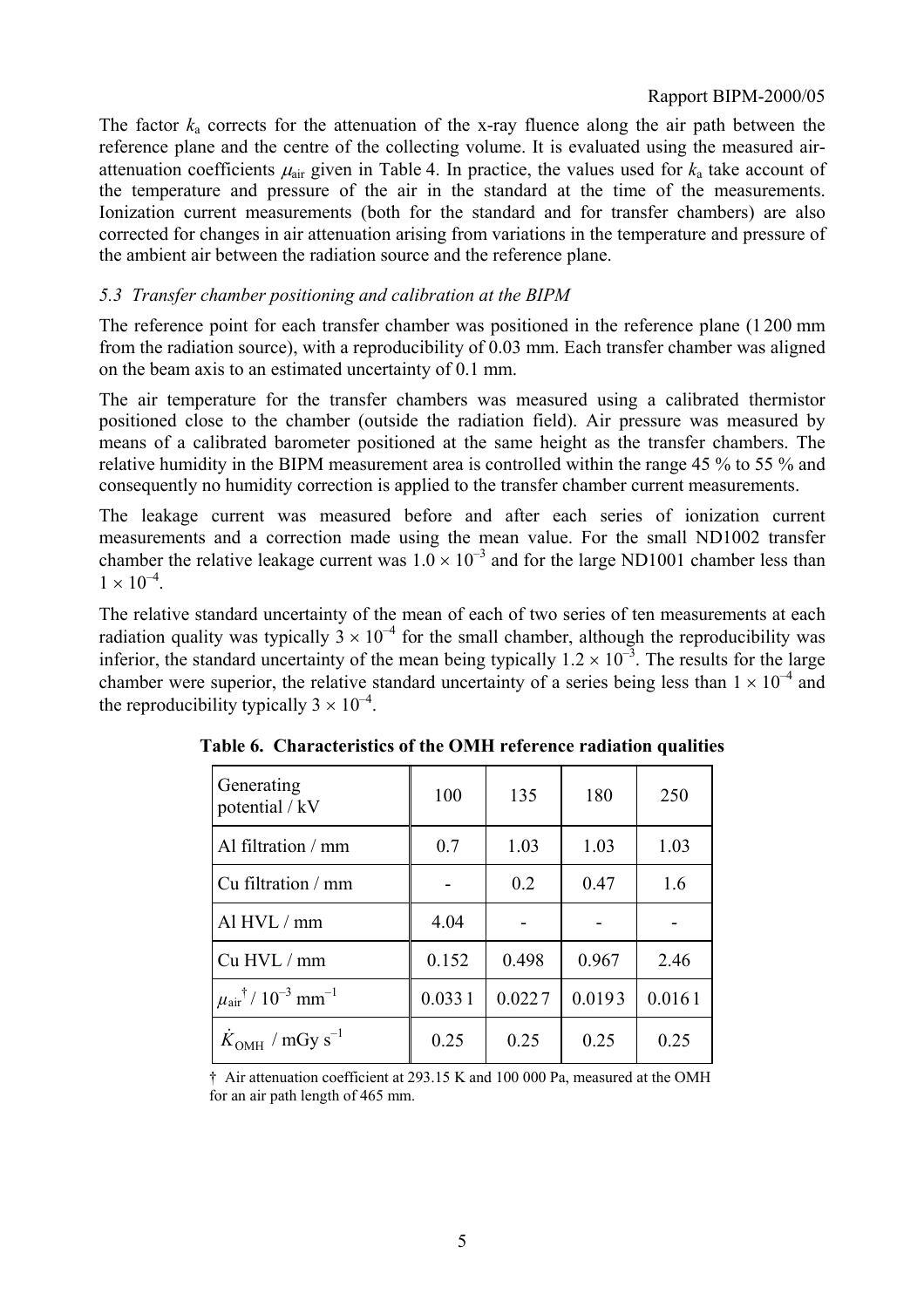#### **6. Calibration at the OMH**

#### *6.1 OMH irradiation facility and reference radiation qualities*

The medium-energy x-ray facility at the OMH comprises a constant-potential generator and a tungsten-anode x-ray tube with an inherent filtration of 2.2 mm beryllium and 3.0 mm aluminium. The x-ray output is monitored by means of a transmission ionization chamber whose Mylar windows introduce a filtration of 3 mg  $cm^{-2}$ . The stability of the x-ray output is better than  $8 \times 10^{-4}$  in relative value over the course of a day, and the short-term reproducibility of chamber current measurements relative to the transmission monitor is better than  $2 \times 10^{-4}$ . The characteristics of the OMH realization of the CCRI comparison qualities [1] are given in Table 6.

#### *6.2 OMH standard and correction factors*

The reference plane for the OMH standard was positioned at 1 000 mm from the radiation source, with a reproducibility of 0.1 mm. The standard was aligned on the beam axis to an estimated uncertainty of 0.1 mm. The beam diameter in the reference plane is 113 mm for all radiation qualities. The effect of beam non-uniformity is negligible for the OMH standard.

During the calibration of the transfer chambers, measurements using the OMH standard were made at positive polarity. The polarity effect for the OMH standard (that is, the relative difference between measurements made at positive and negative polarity) is typically  $3 \times 10^{-4}$ . The relative leakage current was measured to be  $3 \times 10^{-4}$ .

The correction factors applied to the ionization current measured at each radiation quality using the OMH standard, together with their associated uncertainties, are given in Table 7.

| Generating                       | 100    | 135    | 180    | 250    | Relative standard<br>uncertainty |              |
|----------------------------------|--------|--------|--------|--------|----------------------------------|--------------|
| potential / kV                   |        |        |        |        | $u_{iA}$                         | $u_{iB}$     |
| Air attenuation $k_a^{\dagger}$  | 1.0155 | 1.0106 | 1.0090 | 1.0075 | 0.0005                           | 0.0010       |
| Scattered radiation $k_{\rm sc}$ | 0.9916 | 0.9927 | 0.9934 | 0.9952 |                                  | 0.0015       |
| Electron loss $k_e$              | 1.0000 | 1.0000 | 1.0005 | 1.0018 | $\overline{\phantom{0}}$         | $0.0010^{1}$ |
| Ion recombination $k_s$          | 1.0010 | 1.0010 | 1.0010 | 1.0010 | 0.0004                           | 0.0001       |
| Field distortion $k_d$           | 1.0000 | 1.0000 | 1.0000 | 1.0000 |                                  | 0.0005       |
| Aperture edge transmission $k_1$ | 1.0000 | 1.0000 | 1.0000 | 1.0000 |                                  | 0.0001       |
| Wall transmission $k_p$          | 1.0000 | 1.0000 | 1.0000 | 1.0000 | $0.0002$ <sup>§</sup>            |              |
| Humidity $k_h$                   | 0.9980 | 0.9980 | 0.9980 | 0.9980 |                                  | 0.0003       |
| $1-g_{\text{air}}$               | 0.9999 | 0.9999 | 0.9998 | 0.9997 |                                  | 0.0001       |

**Table 7. Correction factors for the OMH standard**

† These are nominal values for 293.15 K and 100 000 Pa; each measurement is corrected using the air temperature and pressure measured at the time.

‡ Value at 250 kV. The value is 0.000 3 at 100 kV and at 135 kV, and 0.000 7 at 180 kV.

§ The value at 250 kV is 0.000 5.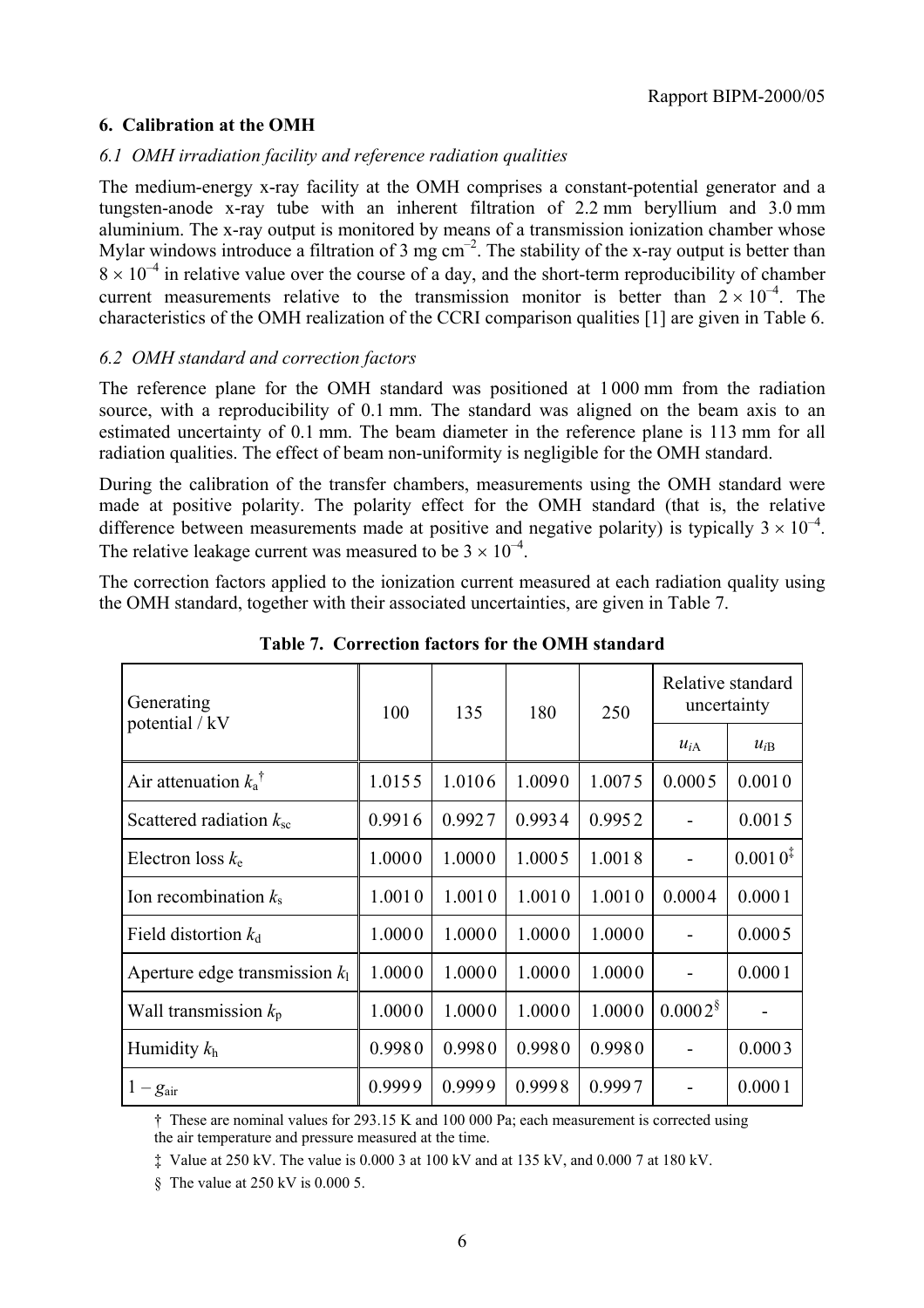#### Rapport BIPM-2000/05

The correction factor  $k_a$  is evaluated using the measured air-attenuation coefficients  $\mu_{air}$  given in Table 6 (the OMH normally quote  $\mu_{air}$  at the reference air pressure of 101 325 Pa, but to facilitate comparison with the BIPM values these have been normalized to 100 000 Pa). In practice, the values used for *k*a are corrected for variations in the temperature and pressure of the air in the standard. Ionization current measurements (standard and transfer chamber) are also corrected for variations in the temperature and pressure of the ambient air between the radiation source and the reference plane.

#### *6.3 Transfer chamber positioning and calibration at the OMH*

The reference point for each transfer chamber was positioned at the reference distance (at the OMH 1000 mm from the radiation source), with a reproducibility of 0.1 mm. Alignment on the beam axis was to an estimated uncertainty of 0.1 mm.

A platinum (Pt 200) temperature probe was used to measure the air temperature. Air pressure was recorded using a calibrated barometer positioned at the height of the transfer chambers. As for the BIPM measurements, no humidity correction was applied as the relative humidity in the OMH measurement area did not extend outside the range from 40 % to 60 %.

For the small ND1002 transfer chamber the relative leakage current was less than  $1 \times 10^{-3}$  and for the large ND1001 chamber much less than  $1 \times 10^{-4}$ .

The relative standard uncertainty of the mean of each series of five measurements was typically  $3 \times 10^{-4}$  and  $1.5 \times 10^{-3}$  for transfer chambers ND1001 and ND1002, respectively. Five such series were carried out at each radiation quality over the period October - December 1998. The relative standard uncertainty of the distribution of these results is typically  $7 \times 10^{-4}$  for chamber ND1001 and  $1.1 \times 10^{-3}$  for chamber ND1002.

#### **7. Additional corrections to transfer chamber measurements**

#### *7.1 Beam non-uniformity, ion recombination and polarity*

No correction  $k_{\text{m}}$  is applied at either laboratory for the radial non-uniformity of the radiation field. For the standards, the aperture diameters are well-matched and any effect will cancel. For the small transfer chamber ND1002 the effect is estimated to be less than  $1 \times 10^{-4}$  at each laboratory. For the large chamber ND1001 the neglect of radial beam non-uniformity introduces a relative uncertainty estimated to be  $5 \times 10^{-4}$  at the BIPM and  $1 \times 10^{-3}$  at the OMH.

As can be seen from Tables 4 and 6, the air-kerma rates are reasonably well matched at the two laboratories and so, for the purpose of the present comparison, no corrections  $k_{s,tr}$  are applied for ion recombination in the transfer chambers. This assumed cancellation of volume recombination effects introduces a relative uncertainty of only  $1 \times 10^{-4}$  in the comparison result.

Each transfer chamber was used with the same polarity at each laboratory and so no corrections  $k_{\text{pol tr}}$  are applied for polarity effects in the transfer chambers. The relative uncertainty arising in the comparison result from the neglect of polarity effects is estimated from the values for the polarity effect given in Table 3 to be  $3 \times 10^{-4}$ .

## *7.2 Radiation quality correction factors kQ*

As noted in Section 4.1, slight differences in radiation qualities may require a correction factor *k*Q. However, from Tables 4 and 6 it is evident that the radiation qualities at the BIPM and at the OMH are very closely matched in terms of HVL and so the correction factor  $k_0$  is taken to be unity for all qualities, with a negligible uncertainty.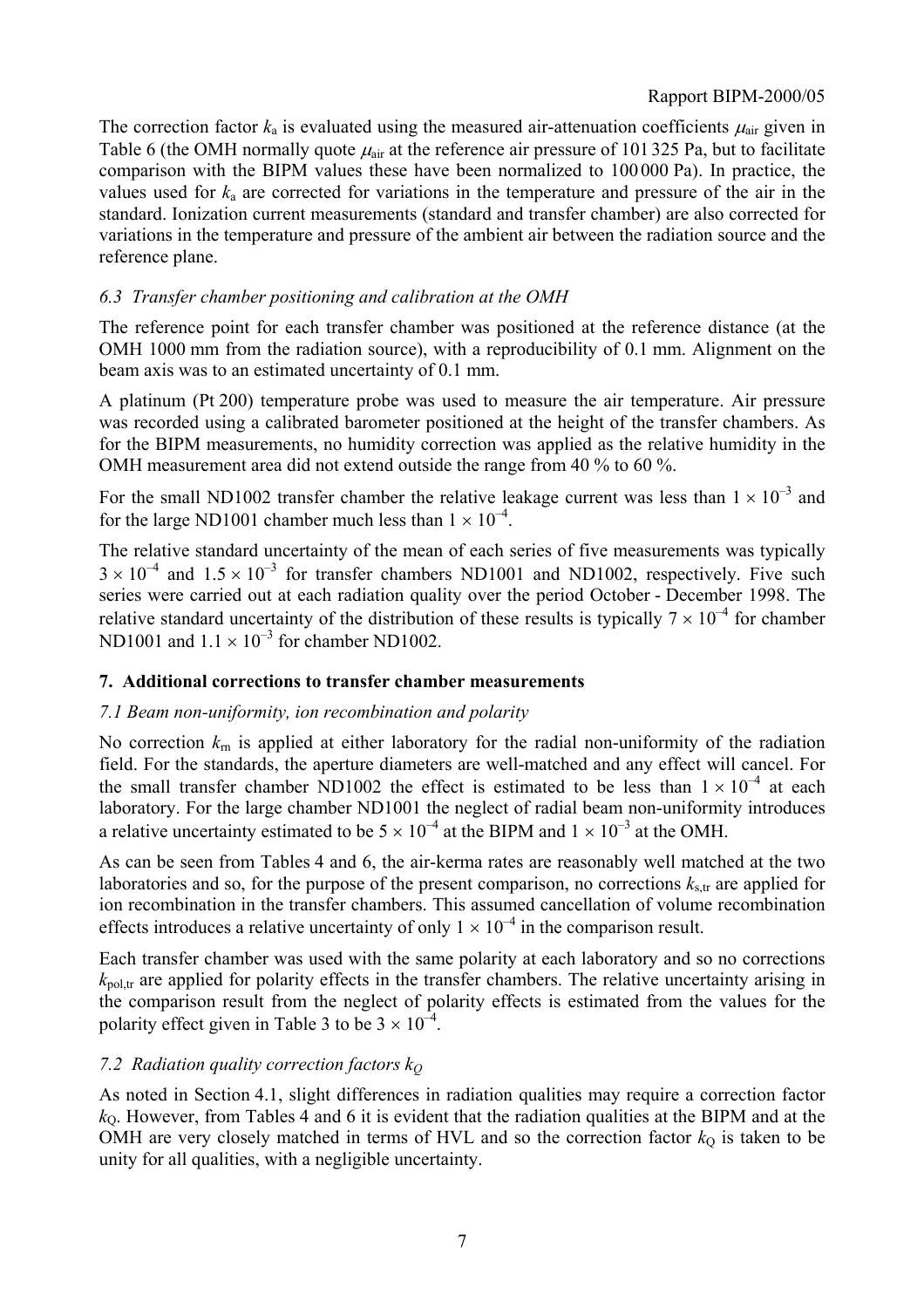#### **8. Uncertainties**

The uncertainties associated with the primary standards are listed in Table 8, those for the transfer chamber calibrations in Table 9 and those for the comparison results in Table 10.

The relative combined standard uncertainty  $u_c$  of the ratio  $\dot{K}_{OMH}/\dot{K}_{BIPM}$  takes into account correlations in the type B uncertainties associated with the physical constants and the humidity correction. Correlations between the values for  $k_{\rm sc}$  and  $k_{\rm e}$  will be small; the OMH values are derived from recent Monte Carlo calculations [5], whereas values for the BIPM standard derived from similar calculations [6] have not yet been adopted.

| Laboratory                        | <b>BIPM</b> |          | <b>OMH</b> |          |
|-----------------------------------|-------------|----------|------------|----------|
| Relative standard uncertainty     | $u_{iA}$    | $u_{iB}$ | $u_{iA}$   | $u_{iB}$ |
| Ionization current                | 0.0003      | 0.0002   | 0.0005     | 0.0005   |
| Volume                            | 0.0001      | 0.0005   | 0.0005     |          |
| Positioning                       | 0.0001      | 0.0001   | 0.0001     | 0.0001   |
| Correction factors (excl. $k_h$ ) | 0.0004      | 0.0014   | 0.0007     | 0.0021   |
| Humidity $k_h$                    |             | 0.0003   |            | 0.0003   |
| Physical constants                |             | 0.0015   |            | 0.0015   |
| $K_{\rm lab}$                     | 0.0005      | 0.0021   | 0.0010     | 0.0026   |

|  |  |  |  |  | Table 8. Uncertainties associated with the standards |
|--|--|--|--|--|------------------------------------------------------|
|--|--|--|--|--|------------------------------------------------------|

|  | Table 9. Uncertainties associated with the calibration of the transfer chambers |  |  |  |  |  |  |
|--|---------------------------------------------------------------------------------|--|--|--|--|--|--|
|--|---------------------------------------------------------------------------------|--|--|--|--|--|--|

| Laboratory                               | <b>BIPM</b>        |                    | <b>OMH</b> |                     |
|------------------------------------------|--------------------|--------------------|------------|---------------------|
| Relative standard uncertainty            | $u_{iA}$           | $u_{iB}$           | $u_{iA}$   | $u_{iB}$            |
| ${\dot K}_{\rm lab}$                     | 0.0005             | 0.0021             | 0.0010     | 0.0026              |
| Positioning of transfer chamber          | 0.0001             | 0.0001             | 0.0001     | 0.0001              |
| $I_{tr}$                                 | $0.0003^{\dagger}$ | 0.0002             | $0.0007^*$ | 0.0005              |
| Radial non-uniformity $k_{\text{rn tr}}$ |                    | $0.0005^{\dagger}$ |            | $0.0010^{\ddagger}$ |
| $N_{K,\text{lab}}$                       | $0.0006^{\dagger}$ | $0.0022^{\dagger}$ | $0.0012^*$ | $0.0028^{\ddagger}$ |

† These are the BIPM values for the large transfer chamber ND1001. For the small chamber ND1002 the corresponding values are 0.001 2 for  $I_{tr}$ , less than 0.000 1 for  $k_{m,tr}$ , and 0.001 3 and 0.002 1, respectively, for the type A and type B uncertainties of  $N_{\text{K,BIPM}}$ .

‡ These are the OMH values for the large transfer chamber ND1001. For the small chamber ND1002 the corresponding values are 0.001 1 for  $I_{tr}$ , less than 0.000 1 for  $k_{int}$ , and 0.001 5 and 0.002 7, respectively, for the type A and type B uncertainties of  $N_{K,OMH}$ .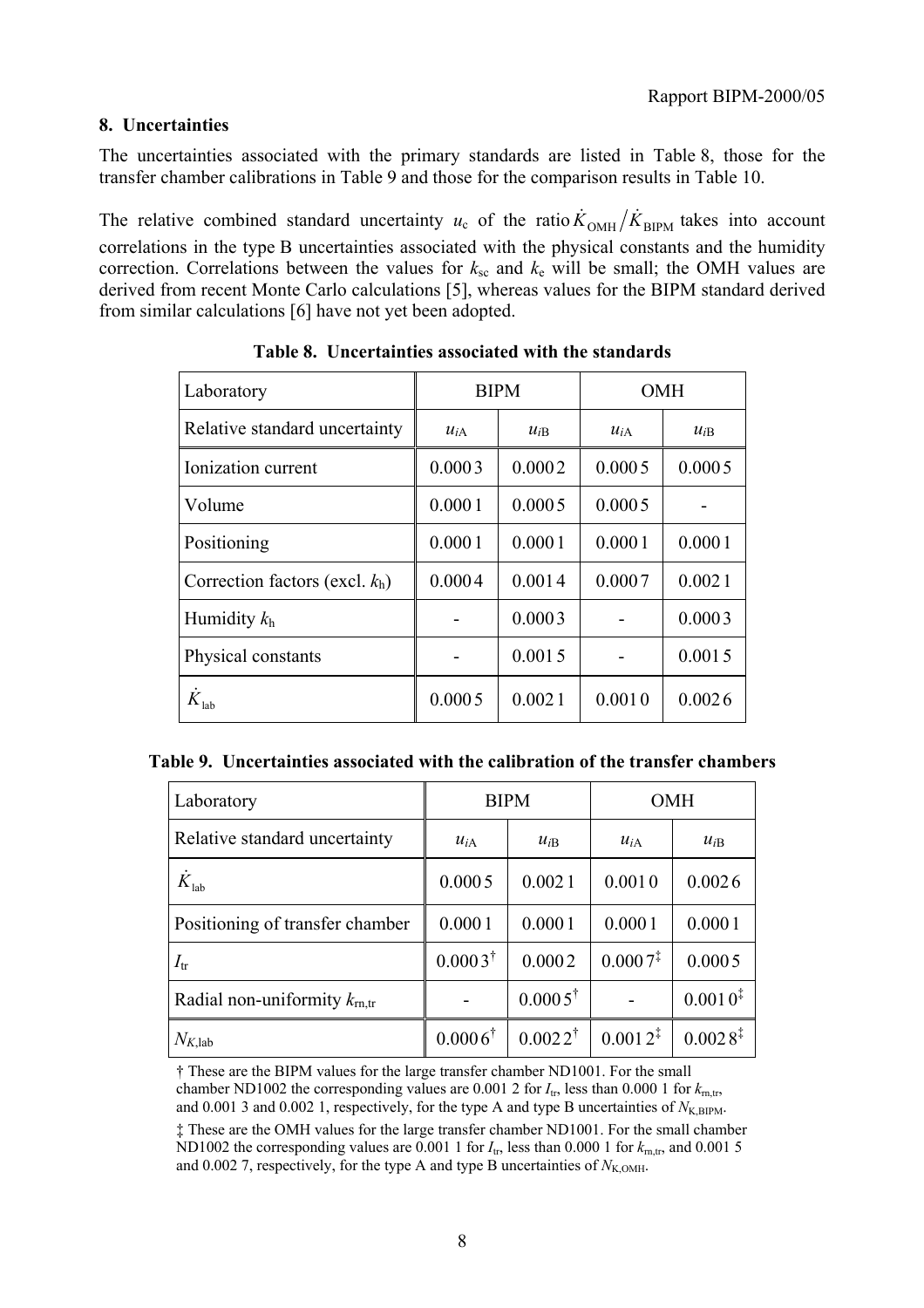| Relative standard uncertainty          | $u_{iA}$                  | $u_{iB}$            |  |
|----------------------------------------|---------------------------|---------------------|--|
| $N_{K, \text{OMH}}/N_{K, \text{BIPM}}$ | 0.0014                    | $0.0029^{\dagger}$  |  |
| $k_{\rm s,tr}$                         |                           | 0.0001              |  |
| $k_{\text{pol,tr}}$                    |                           | 0.0003              |  |
| $\dot{K}_{\rm OMH}/\dot{K}_{\rm BIPM}$ | $0.0014^{\ddagger}$       | $0.0029^{\ddagger}$ |  |
|                                        | $u_c = 0.0032^{\ddagger}$ |                     |  |

**Table 10. Uncertainties associated with the comparison results**

† Takes account of correlations in Type B uncertainties.

‡ These are the values for the large transfer chamber ND1001. For the small chamber ND1002 the values are  $0.0020$  and  $0.0027$ , respectively, for the type A and type B uncertainties, and 0.003 4 for the combined uncertainty.

#### **9. Results and discussion**

The calibration coefficients determined at the BIPM and at the OMH are given in Table 11. No systematic changes were observed in the calibration results determined at the OMH before and after the calibrations at the BIPM.

| Generating<br>potential / kV                | 100    | 135    | 180    | 250    |
|---------------------------------------------|--------|--------|--------|--------|
| Transfer chamber ND1002                     |        |        |        |        |
| $N_{K,OMH}$ / Gy $\mu$ C <sup>-1</sup>      | 72.93  | 72.83  | 73.40  | 74.68  |
| $N_{K,\text{BIPM}}$ / Gy $\mu\text{C}^{-1}$ | 72.95  | 73.06  | 73.54  | 74.82  |
| Transfer chamber ND1001                     |        |        |        |        |
| $N_{K,OMH}$ / Gy $\mu$ C <sup>-1</sup>      | 1.4871 | 1.4821 | 1.4859 | 1.4902 |
| $N_{K,\text{BIPM}}$ / Gy $\mu\text{C}^{-1}$ | 1.4902 | 1.4859 | 1.4889 | 1.4950 |

**Table 11. Calibration coefficients for the transfer chambers**

The comparison results are summarized in Table 12. General agreement is observed, the mean ratio  $\dot{K}_{\text{OMH}}/\dot{K}_{\text{BIPM}}$  for all eight comparisons (two chambers at four qualities) being 0.9979 (standard uncertainty of the distribution  $9 \times 10^{-4}$ ). The deviation from unity of this mean value is consistent with the stated comparison uncertainty of  $3.2 \times 10^{-3}$  (Table 10). The two results at each radiation quality differ by typically  $1 \times 10^{-3}$ , which is reasonable in view of the statistical uncertainties. No significant trend with radiation quality is observed, except perhaps for the result at 100 kV which is slightly higher.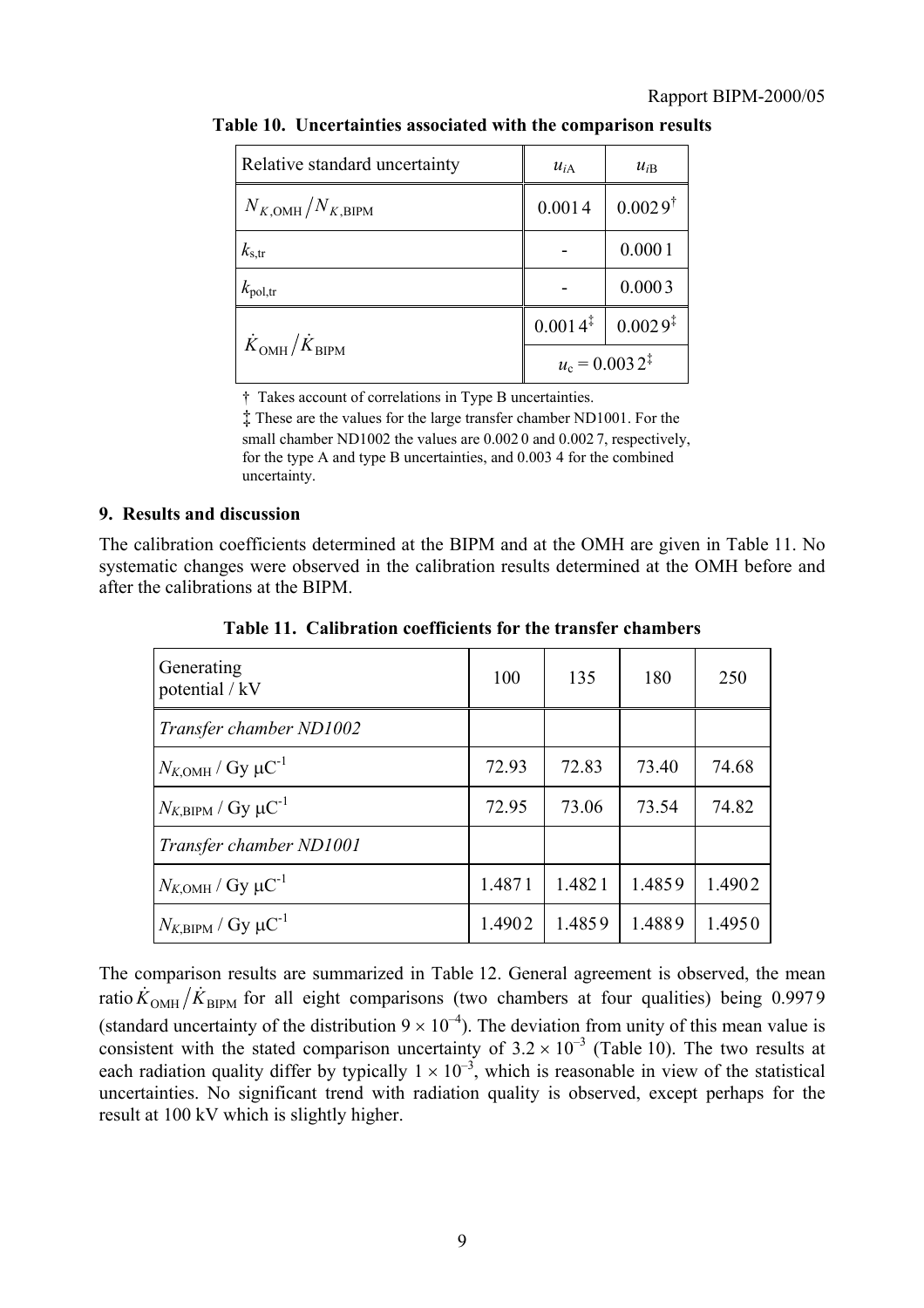| Generating<br>potential / kV                                  | 100    | 135    | 180    | 250    |
|---------------------------------------------------------------|--------|--------|--------|--------|
| $\overline{K}_{OMH}/\overline{K}_{BIPM}$ using chamber ND1002 | 0.9997 | 0.9969 | 0.9981 | 0.9981 |
| $\overline{K}_{OMH}/\overline{K}_{BIPM}$ using chamber ND1001 | 0.9979 | 0.9974 | 0.9980 | 0.9968 |
| <b>Mean</b> $\dot{K}_{OMH}/\dot{K}_{BIPM}$                    | 0.9988 | 0.9972 | 0.9980 | 0.9974 |
| Previous result (1974)                                        | 1.0040 | 1.0013 | 0.9994 | 0.9961 |
| Previous result with current values<br>for correction factors | 1.0005 | 0.9969 | 0.9968 | 0.9947 |

**Table 12. Comparison results**

The raw results of the previous comparison in 1974 showed a strong dependence on radiation quality  $(1.3 \times 10^{-2}$  between 100 kV and 250 kV), whereas it is evident from the results of the present comparison that this trend has not persisted. A significant component of this trend  $(5 \times 10^{-3})$  was known to be due to the air attenuation coefficients used at the OMH, and the results published at the time (as given in Table 12) were corrected using the BIPM values for the air attenuation coefficients for the 180 kV and 250 kV qualities. Small changes to various correction factors for both standards in the intervening period reduce this trend further. Table 12 includes the 1974 results corrected for all of these known changes, and these are in agreement with the new comparison at the level of  $2 \times 10^{-3}$ . Interestingly, the slightly higher result at 100 kV is reproduced in the revised 1974 results.

A summary of the results of BIPM comparisons of air-kerma standards for medium-energy x-rays, including the present comparison, is presented in Annex A.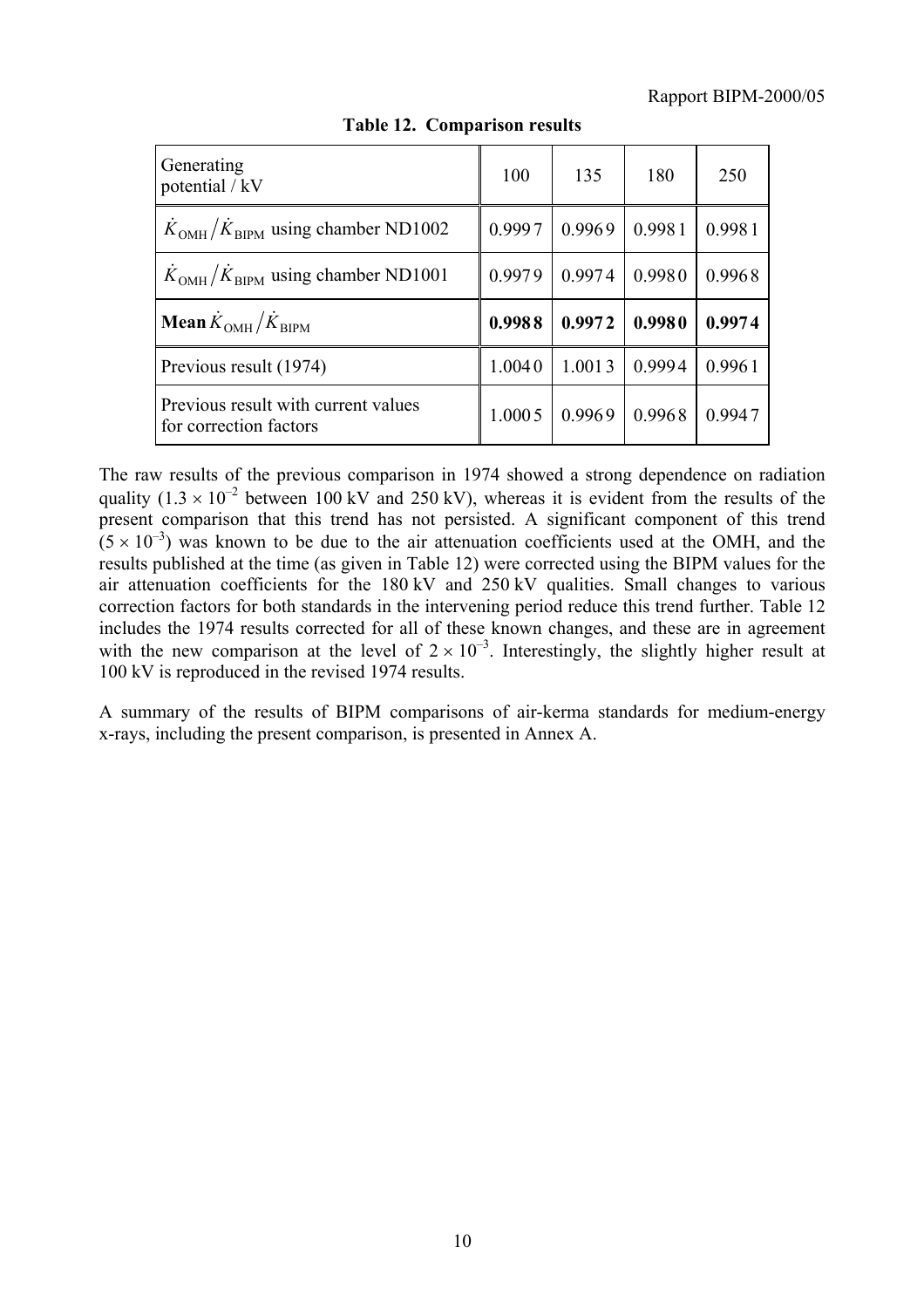## **References**

[1] BIPM, Qualités de rayonnement, CCEMRI(I), 1972, R15.

[2] BOUTILLON M., Mesure de l'exposition au BIPM dans le domaine des rayons X de 100 à 250 kV, 1978, *Rapport BIPM-*78/3.

[3] BIPM, Calibration of the OMH transfer chambers K-1 and K-2 for 50-250 kV x-rays with the OMH exposure standards, 1975, CCEMRI(I)/75-22.

[4] BIPM, Calibration of the OMH ionization chambers K-1 and K-2, 1975, CCEMRI(I)/75-23.

[5] GRIMBERGEN T.W.M., VAN DIJK E., DE VRIES W., Correction factors for the NMi free-air ionization chamber for medium-energy x-rays calculated with the Monte Carlo method, 1998, *Physics in Medicine and Biology* 43, 3207-3224.

[6] BURNS D.T., Consistent set of calculated values for electron-loss and photon-scatter corrections for parallel-plate free-air chambers, 1999, CCRI(I)/99-4.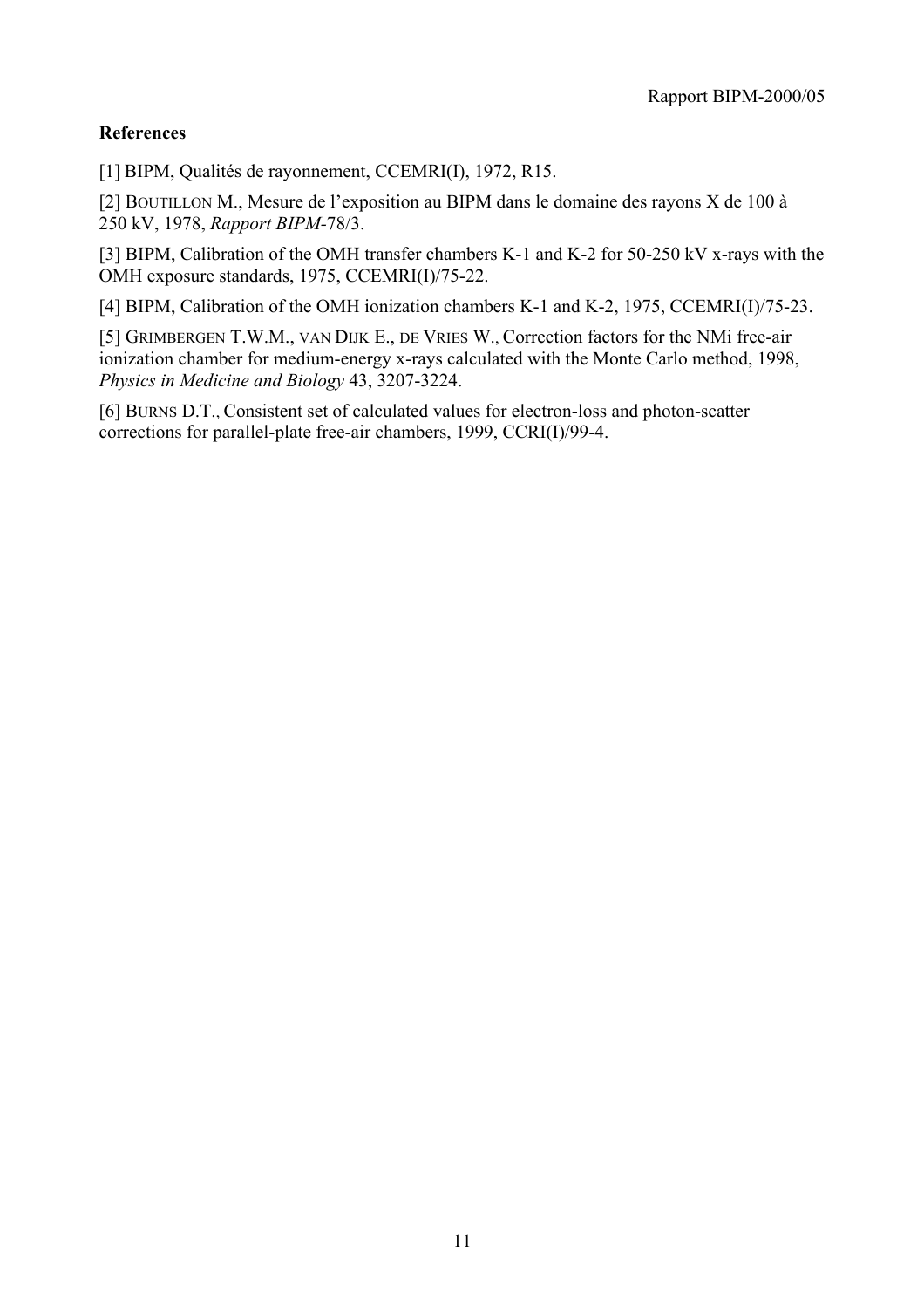#### **Annex A**

The results of BIPM comparisons of air-kerma standards for medium-energy x-rays are presented in Table A.1. For NMIs which have compared more than once at the BIPM, only the results of the most recent comparison are included. The same data are presented in graphical form in Figure A.1.

| <b>NMI</b>       | Country     | Date | Generating potential / kV |                  |        |        |
|------------------|-------------|------|---------------------------|------------------|--------|--------|
|                  |             |      | $100 \text{ kV}$          | $135 \text{ kV}$ | 180 kV | 250 kV |
| <b>OMH</b>       | Hungary     | 1975 | 1.0040                    | 1.0013           | 0.9994 | 0.9961 |
| <b>PTB</b>       | Germany     | 1975 | 1.0016                    | 1.0003           | 1.0002 | 1.0016 |
| <b>CSIR</b>      | S Africa    | 1976 | 0.9969                    | 1.0042           | 1.0008 | 1.0049 |
| <b>BEV</b>       | Austria     | 1982 | 0.9988                    | 0.9980           | 0.9979 | 0.9960 |
| <b>ARL</b>       | Australia   | 1988 | 1.0037                    | 1.0046           | 1.0029 | 1.0044 |
| <b>NIST</b>      | <b>USA</b>  | 1991 | 1.0020                    | 1.0021           | 1.0010 | 0.9997 |
| <b>NMi</b>       | Netherlands | 1991 | 1.0018                    | 0.9975           | 0.9950 | 0.9937 |
| <b>GUM</b>       | Poland      | 1994 | 0.9985                    | 0.9968           | 0.9959 | 0.9944 |
| NPL <sup>†</sup> | <b>UK</b>   | 1997 | 0.9958                    | 0.9928           | 0.9933 | 0.9888 |
| <b>BNM-LCIE</b>  | France      | 1998 | 0.9901                    | 0.9979           | 0.9996 | 0.9980 |
| <b>ENEA</b>      | Italy       | 1998 | 1.0007                    | 1.0011           | 0.9951 | 0.9963 |
| <b>OMH</b>       | Hungary     | 1998 | 0.9988                    | 0.9972           | 0.9980 | 0.9974 |

**Table A.1 Results of BIPM medium-energy x-ray comparisons, expressed as**  $\dot{K}_{NM}/\dot{K}_{BIPM}$ **.** 

<sup>†</sup> The results for this laboratory are provisional; BIPM reports still in preparation.